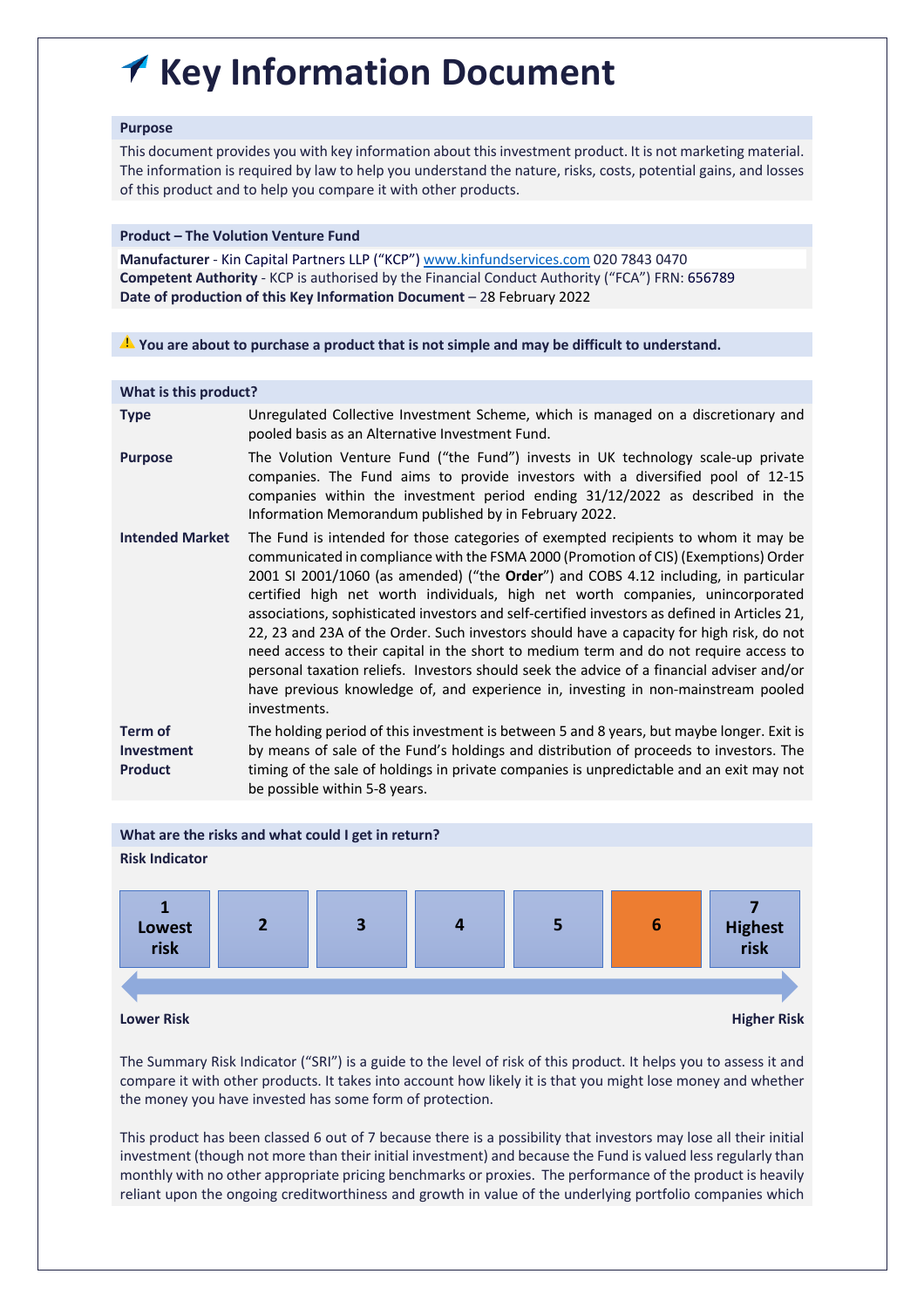are private and in general loss-making and the ability of KCP to find sufficient attractive investment opportunities. Values of private companies tend to vary widely and it may be difficult to realise investments.

The SRI assumes that you keep the product for the recommended holding period. The risk score does NOT take into account whether you can take your money out early or the costs you might incur for doing so.

Additionally, be aware that it may not be possible for you to cash in early at all, or, if you do so, you may incur additional costs and losses. The amount you invest is not protected so in some unfavourable circumstances you could lose all of your investment.

#### **Performance Scenarios**

This table shows the money you could get back over the next six years, under different scenarios, assuming that you invest £100,000. The scenarios shown are a simplified representation of possible outcomes. You can use these scenarios to compare with the scenarios of other products, because they are calculated under similar conditions. The scenarios presented are not an exact indicator of future performance, but an estimation of the potential outcomes. What you get will vary depending on how the market performs and how long you keep the investment/product.

This product cannot be easily cashed in, meaning it is very hard to estimate the money you would get back if you cash in before the recommended holding period. It may be that cashing in is not possible or, if possible, by incurring high costs or by making a large loss. You may also lose tax reliefs by cashing in early.

The figures shown take into account all costs associated with the product (including performance fees) but may not include all the costs that you pay to your advisor, and do not take into account your personal tax situation, which may also impact on what you get back. For a more complete overview of the assumptions that were made in producing the performance scenarios, please see our website for further information.

Please note that the below performance scenarios do not include the impact of personal tax circumstances and the Fund will not benefit from SEIS, EIS or VCT reliefs. Co-investments, if available, may benefit from certain reliefs. Further information on tax can be found in the Information Memorandum.

| <b>Performance Scenario</b>                                                                  |                                             | <b>Stage</b>                                                                                      |                                   |                        |
|----------------------------------------------------------------------------------------------|---------------------------------------------|---------------------------------------------------------------------------------------------------|-----------------------------------|------------------------|
|                                                                                              |                                             | Early<br>$(1 \text{ yr.})$                                                                        | Intermediate<br>$(3 \text{ yr.})$ | Recommended<br>(6 yr.) |
| Stress (1)                                                                                   | What you might get back after costs         | £0                                                                                                | £0                                | £0                     |
|                                                                                              | Average return each year                    | $(-100%)$                                                                                         | $(-100%)$                         | $(-100%)$              |
| <b>Unfavourable</b>                                                                          | What you might get back after costs Average | £80,000                                                                                           | £51,200                           | £26,214                |
|                                                                                              | return each year                            | $(-20%)$                                                                                          | $(-20%)$                          | $(-20%)$               |
| <b>Moderate</b>                                                                              | What you might get back after costs Average | £100,000                                                                                          | £100,000                          | £100,000               |
|                                                                                              | return each year                            | (0%)                                                                                              | (0%)                              | (0%)                   |
| <b>Favourable</b>                                                                            | What you might get back after costs Average | £120,000                                                                                          | £172,800                          | £298,598               |
|                                                                                              | return each year                            | $(+20%)$                                                                                          | $(+20%)$                          | $(+20%)$               |
| Assumes total loss and an investor being unable to<br>(1)<br>claim any personal tax reliefs. |                                             | What you might get back after costs assuming a net<br>average return each year as indicated $(E)$ |                                   |                        |

#### **What happens if KCP is unable to pay out?**

- The Fund's assets and cash are segregated from that of KCP. The Fund may however lose some or all of its assets or cash if investee company investments fail.
- Although KCP is authorised and regulated by the FCA, the Fund is categorised by the FCA as an alternative investment Fund and so investment in the Fund is not covered by The Financial Services Compensation Scheme ("FSCS").

#### **What are the costs?**

• The RIY (Reduction in Yield) shows the impact total costs have on what you get back. The total costs take into account one-off, recurring and incidental costs